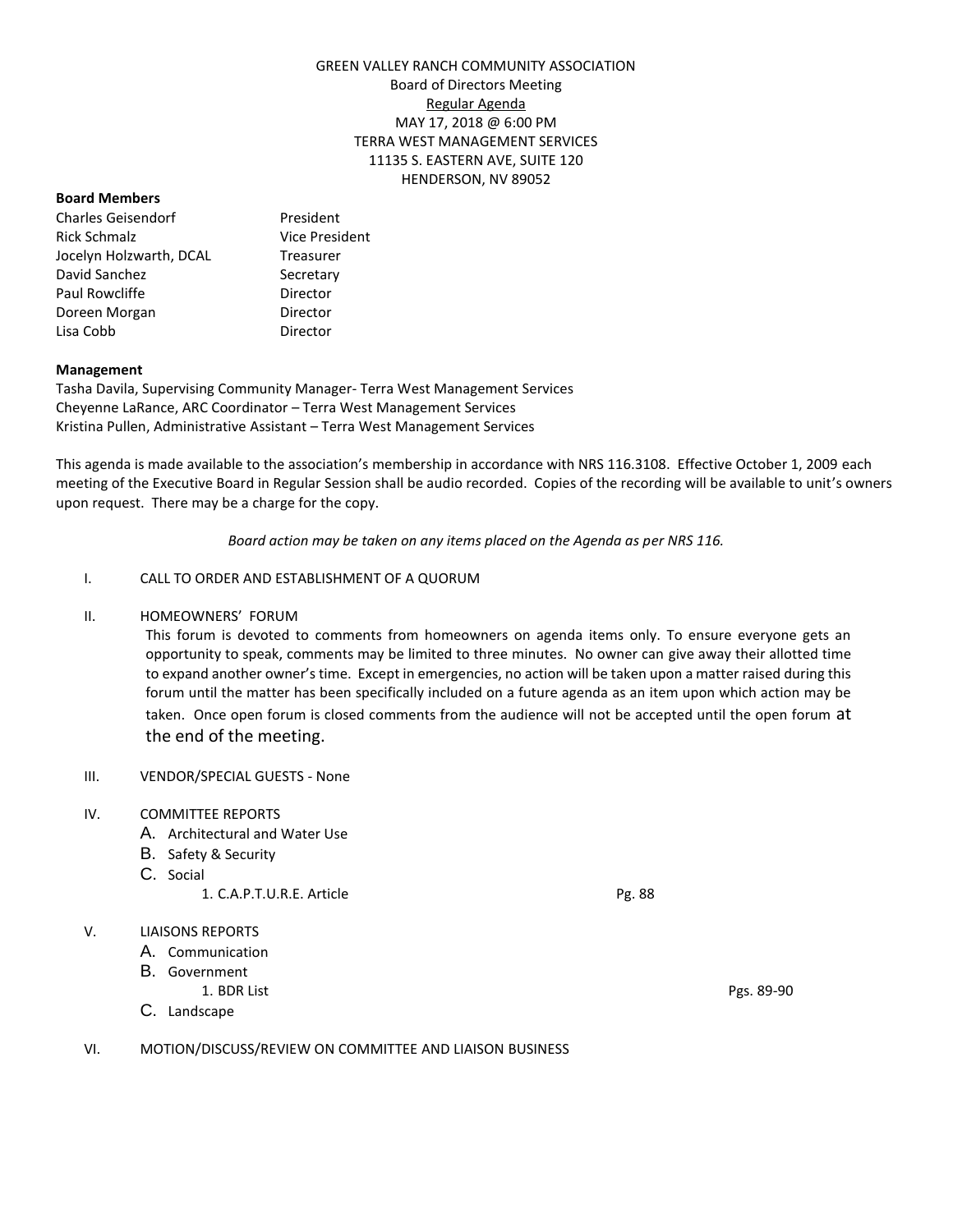### VII. CONSENT AGENDA ITEMS

Unless an item is pulled for discussion, the Board of Directors will take action on all consent agenda items with one motion, accepting the recommendations as stated on the agenda item. To pull an item for discussion, please notify the Board President before action is taken on the consent agenda items.

|    | A. Approval of Minutes - April 19, 2018               | Pgs. 92-95   |
|----|-------------------------------------------------------|--------------|
|    | B. Acceptance of Financials – February and March 2018 | Pgs. 96-107  |
|    | C. Review of Litigation Disclosure                    | Pgs. 108-113 |
|    | D. Next Meeting - June 21, 2018                       |              |
|    | E. 2017 Pending Reserve Projects                      | Pg. 114      |
|    | F. 2018 Reserve Projects                              | Pg. 115      |
|    | G. Project Priority List                              | Pg. 116      |
|    | H. Management Report                                  | Pgs. 117-122 |
| Ι. | Landscaping Report                                    | Pgs. 123-124 |

VIII. OPEN SEALED BIDS – Motion/Discuss/Review to approve management to open sealed bids - None

### IX. FINANCIAL

A. Treasurers Report

# X. UNFINISHED BUSINESS

- A. Park Inspections/Maintenance Motion/Discuss/Review to approve/deny/postpone the park inspections and maintenance.
- B. Intersection Corners not GVR Owned Motion/Discuss/Review to approve/deny/postpone email from American Nevada Company. Pgs. 126-133
- C. Landscaping Proposal#02061801KC(R-2)– Motion/Discuss/Review to approve/deny/postpone bid from Jaramillo for privet and shrub installation for all monument corners and rest stops along Paseo Verde Parkway. Pg. 134
- D. Strawberry Hill Park Furniture Replacement Motion/Discuss/Review to approve/deny/postpone bids for replacement of the park furniture.

|    | <b>Comparison Worksheet</b>               | Pgs. 135-143 |
|----|-------------------------------------------|--------------|
|    | Titan Construction Services - \$16,680.00 | Pgs. 144-154 |
|    | 3. Park Pro Playgrounds - \$7,445.73      | Pg. 155      |
| 4. | Green Living Services - \$16,855.00       | Pgs. 156-165 |
|    | 5. Creative Play Recreation - \$15,559.36 | Pgs. 166-180 |

## XI. NEW BUSINESS

- A. Coyote Rollers Motion/Discuss/Review to approve/deny/postpone coyote rollers. Pg. 182
- B. Asphalt Seal RFP Motion/Discuss/Review to approve/deny/postpone asphalt seal request for proposal.
- Pgs. 183-211 C. Phase 4 Wall Repair RFP – Motion/Discuss/Review to approve/deny/postpone phase 4 wall repairs request for proposal. Pg. 212-221
- D. Landscaping Proposal#04191804BK Motion/Discuss/Review to approve/deny/postpone bid from Jaramillo for rock and plant installation east side of Camelback Park Pg. 222
- E. Josh Stevens Park Change Orders Motion/Discuss/Review to approve/deny/postpone bids to complete the playground equipment project.
	- 1. Park Pro Surfacing Revision \$4,879.00 Pgs. 223-224
	- 2. Intertex Concrete Installation \$4,862.00 Pgs. 225-228
	- 3. Titan Construction Service \$8,855.00 Pgs. 229-233

# XII. INFORMATIONAL/UPDATES

- A. Camelback Park
- B. Phase II Walls
- C. Cozy Hill Park Lighting Project